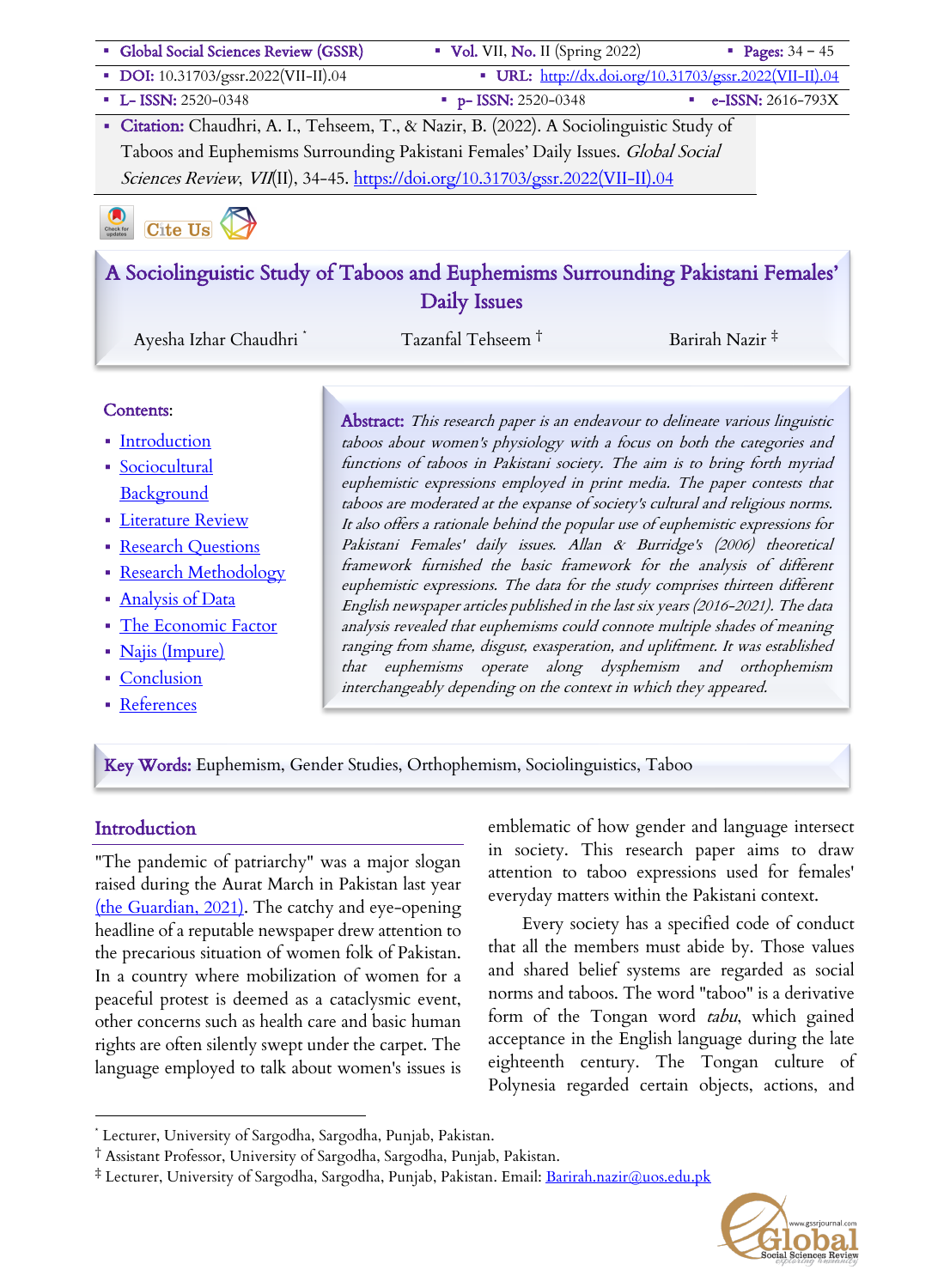words as hazardous that might affect people (Strazny, 2005). According to Encyclopedia Britannica, a taboo is defined as "the prohibition of an action based on the belief that such behavior is either too sacred and consecrated or too dangerous and accursed for ordinary individuals to undertake (2020). Taboos are repugnant actions or behaviors which may refer to bodily functions also. Keith Allan and Kate Burridge (2006) define taboo as a "proscription of behavior that affects everyday life" (6). Often the everyday issues concerning women are brushed under the label of women's matters. Such a misnomer obliterates the experiences and contributions of the female gender world over. US Congress had reiterated that gender-based violence, lack of political and economic opportunities are the burning issues that assail women folk worldwide (Global women's issues, 2021). However, in Pakistan, a lack of awareness concerning feminine issues is a major problem Period shaming stops women from focusing on their health and wellbeing. "The word period is referenced discreetly in Pakistani society. You mouth it. You make facial gestures. You abruptly end your sentence, leaving the word hanging in the air till it feels heavy and gives away the plot"  $(Raza, 2021)$ . It is noteworthy that members of a given society avoid speaking about taboo acts and often rely on euphemisms and metaphors to say things in a roundabout manner. Incidentally, the menstrual taboo is prevalent in the majority of cultures despite the fact that it is a natural process. In the same vein, inhibition to talking about female breasts is a major reason; women are afraid of getting themselves checked and treated for breast cancer. It is alarming that Pakistan has the highest ratio of breast cancer in South Asia (Asif et al., 2014). The cultural norms of a given society determine what is considered a taboo and how that taboo is effectively handled (Strazny, 2005). Consequently, all of us are cautious of censoring our language lest we might offend someone around us. There is a distinction between cultural and linguistic taboos. It is not mandatory that both these taboos may provoke similar reactions from all and sundry. In other words, as Walker points out, "it is possible to have a linguistic taboo on speaking about a certain behavior or process while the behavior itself is not taboo, i.e., menstruating as a natural process of the body is not a tabooed act but to speak about it candidly and directly is considered taboo in many cultures" (2014, p 6). Every society has an unwritten list of sociocultural norms which are labeled as taboos.

[T]opics such as bodies and their effluvia (sweat, snot, feces, menstrual fluid, etc.); the organs and acts of sex, micturition, and defecation; diseases, death, and killing (including hunting and fishing); naming, addressing, touching and viewing persons and sacred beings, objects and places; food gathering, preparation, and consumption  $\Delta \ln \alpha$ Burridge, 2006 p 1).

Violation of a taboo is an unpardonable sin that may result in death or corporal punishment. The stringent blasphemy laws in Pakistan are emblematic of those phenomena (Mazhar, 2016). As a woman myself, I feel the majority of us feel uncomfortable talking about basic bodily functions, and somehow it negatively affects our evaluative sense of Self.

#### Sociocultural Background

Patriarchal mindset and overwhelming cultural restrictions on women are the major contributing factors affecting the status of women in Pakistan. By cultural restrictions, it is meant that many sanctions are imposed on women by men, for example, many men restrict women from leaving home unchaperoned (Khan & Hussain, 2008). Consequently, traditional honor codes have also affected other spheres of a woman's wellbeing. The barbaric ritualistic murder of women under the guise of Karo Kari is an example of honour killing in Pakistan (Soomro, 2022). Basically, the patriarchal mindset has foreordained the social value of gender. This harrowing account of gender disparity was substantiated by the annual report published by the World Economic Forum (WEF). The Global Gender Gap Report 2021 stated that amongst 156 countries included in the study, Pakistan had ranked 152nd in economic participation and opportunity, while it ranked 153rd in health and survival *(Siddiqui, 2021)*. The report had painted a dreary and bleak future for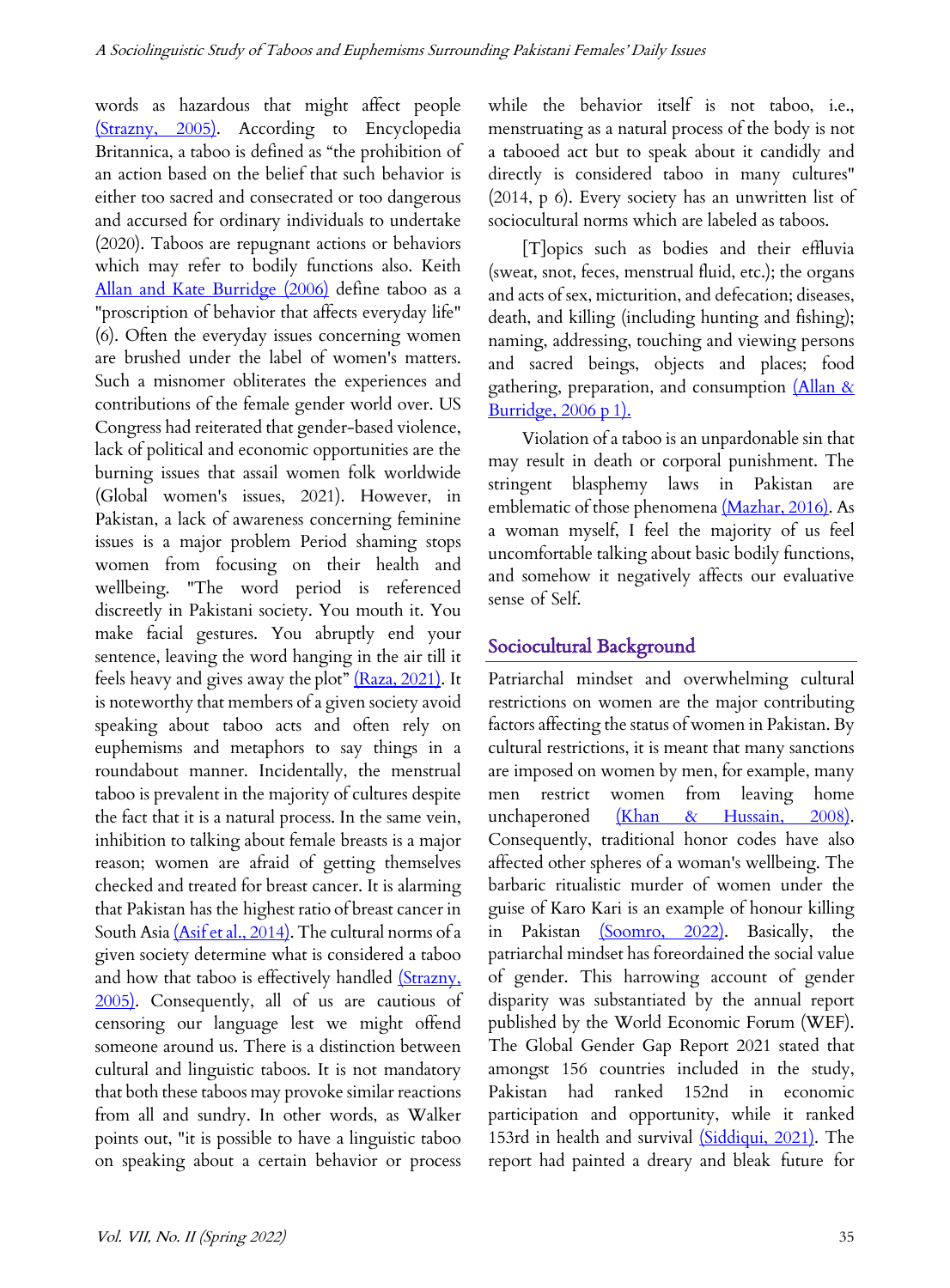Pakistani females by highlighting how progress had stagnated, and it might take

136.5 years to close the gender gap *(Siddiqui*, 2021). To bridge this enormous gap is a mammoth a task, for there's more to this than meets the eye. There are powerful conflicts of interest that act in opposition to such public-spirited plans and agendas. One such roadblock is the inability to reconcile varying perspectives of Islamic and secular feminism in predominantly Muslim society (Ghosh, 2008). Furthermore, exegetical analysis of the Holy Quran on marriage, divorce, and same-sex relationships has inadvertently created a vast schism in Pakistani society. The misconceiving notions about the Islamic concept of Purdah have deeply impacted the autonomy of the female gender in Pakistan. This has consequently impeded health improvements for women.

Pakistan is both a patriarchal and a patrilineal society where female is often subjugated and oppressed by the overarching patriarchal family system in which either husband or father are the head of the family (Agha, 2016). Since man has control over financial resources, females lack the autonomy to make any uncoerced choices about issues such as their own healthcare. In patriarchal societies, all such matters hinge on forces governed by factors that are determined by male heads of a family. Ideally, the principle of equity should be adopted so that the ones with the immediate need for medical attention must be treated first. In the cultural ethos of Pakistani society, the apt portrayal of feminine sensibility in linguistic terminology is the need of the hour.

#### Literature Review

Discussions on taboo topics invite speakers to coin unique expressions by "promoting the creation of highly inventive and often playful new expressions or new meanings for old expressions, causing existing vocabulary to be forgone" (Allan & Burridge, 2006, p. 2). Allan and Burridge have further categorized these expressions into Dysphemism, X-phemism, and Orthophemism. Dysphemism has been described as unfavourable while Orthophemism is straight talk. However, they also introduced a new term, "X-euphemism to refer to the union set of euphemisms, orthophemisms, and dysphemisms" (p. 28). It emphasized upon, 'cross varietal synonymy', that words have the same meanings but different connotations, depending upon the context in which they have been used. The aim of this research paper is to excavate subtle shades of meanings that differentiate different types of euphemistic terms from one another in the Pakistani context. Orthophemism refers to a word or a phrase that is more formal and more direct than the euphemism, while euphemisms are typical, figurative, and used in everyday speech (Allan and Burridge, 2006). In this paper, the researchers shall delineate those contexts where euphemism is interpreted as either a dysphemism, X-phemisms or orthophemism. Kate Burridge (2012) stated the following functions of taboo, "The underhand euphemism — to mystify and to misrepresent, the uplifting euphemism — to talk up and to inflate, the provocative euphemism to reveal and to inspire, the cohesive euphemism to show solidarity and to help define the gang and the ludic euphemism — to have fun and to entertain" (p.62).

The persistence of patriarchy and gender inequality are major topics explored within the Pakistani context. (Manzoor, 2015; Khoja, 2022) Similarly, studies have been conducted to explore the representation of women in Print Media regarding rape victim reporting (Saleem et al., 2014), projection of female electoral candidates (Tahseen, 2019), and female persona in advertisements (Iqbal et al., 2014; Saher, 2019;). A cursory glance at the research publications in Pakistan would reveal that the taboo topics have only been explored on the issues pertaining to proper disposal of feces (Khalid, 2018), spreading awareness about Sex health (Jivani & Minaz, 2019), and check the efficacy of a business model in the marketing of taboo products (Khan, 2018). While issues concerning menstruation and breasts have been deftly explored from the medicinal point of view (Baig & Karim, 2006; Khan et, al. 1989), little or no research on the sociolinguistic aspect of taboo and euphemism is available. Efforts have been made to delineate taboos at a regional level, such as in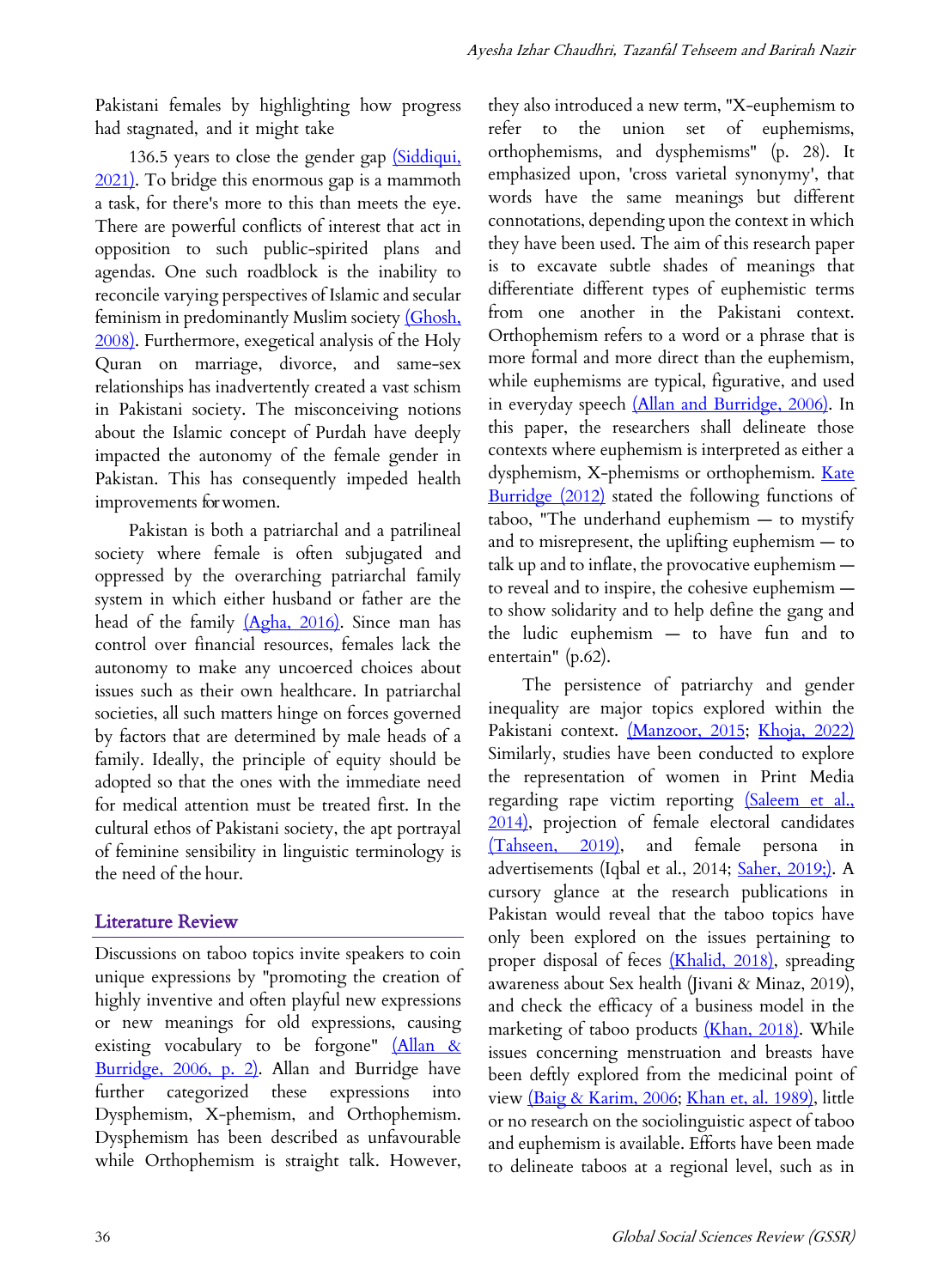Pahiri culture (Behzad et al., 2017) and Pashtoon culture (Ahmad et al., 2013). The paucity of research on taboo expressions concerning women's issues is emblematic of the gender divide in society. This research is an endeavor to address this burgeoning schism in society.

## Research Questions

- 1) What are the different linguistic expressions used for female physiology and anatomy in Pakistani society?
- 2) Under which circumstances are euphemisms converted into either dysphemisms or orthophemisms?
- 3) How do these euphemistic statements affect the speakers' attitudes and perceptions of some taboo topics?

## Research Methodology

For this research paper, Allan and Burridge's (2006) model of euphemisms has been employed to differentiate between orthophemisms, and dysphemisms. Thirteen different English newspaper articles published in Dawn, Daily Times, Images, and The News International were examined in detail so that an inventory of euphemistic expressions can be drawn. The selection of data is oriented toward two major topics; menstruation and breast cancer. These newspapers have been selected for two reasons. The widely published newspapers were selected to have a variety of data for the study. Secondly, these newspapers depicted the ideas of educated elites of Pakistan who read English newspapers on a daily basis. Data has been selected and scrutinized adopting keywords as; Sharm-o-Haya (propriety), the economic factor, Najis (impure), and the uplifting euphemism.

There are a few limitations of this research project. A distinction has to be created between euphemistic dysphemisms and dysphemistic euphemisms based on prosodic features as well **Allan** and Burridge's (2006). The data for research on taboos should extend beyond the qualitative analysis of daily English newspapers of Pakistan. Instead, a mixed-method study should be conducted at a larger scale where focus group discussions and indepth interviews of mothers, adolescents, and teachers of different socioeconomic backgrounds should be conducted to gain an understanding of the cultural and social impacts of taboos.

## Analysis of Data

### The Sharm-o-Haya Factor (Propriety)

Pakistan is a conservative society steeped in archaic values and norms (Bradley & Saigol, 2012). The Pakistani culture would not allow women to openly address issues concerning menstruation. In an article published in Images, the journalist interviewed a girl. She mentioned, "Till 23 when I used to live with my parents, I had to pretend fast [otherwise] my mom felt 'Baap, Bhai kya sochen ge? Very sharam ki baat' [What will your father and brother think? Very shameful.]. She also faked fasts while on her period," Dilara shared (Raza, 2021).

Kate Burridge (2012) has pointed out instances where "deprecation of the term euphemism" happens. She further added that "for many, it has become a pejorative label attached to language believed to be value-laden and deliberately obfuscatory" (p. 68). In this particular newspaper extract, the value-laden expression, 'Sharam ki baat' (shameful gesture) becomes both evasive and confusing when used in reference to women's health and wellbeing. Public opinion, especially the views and opinions of male members, force women to avoid talking about their physical ailments.

Muhammad Raza (2021) further stated in his newspaper article:

The tiptoeing around menstruation only protects the fragile internalized misogyny which is passed down from mother to daughter; proving more damaging to women than just self- inflicted suffering — it is a loss of Self and ownership of one's body. It teaches a woman that she must choose alienation over disclosure, allow men agency of her body or be ostracized, and consequently, respect the gender hierarchy.

The implications of the word Sharam (propriety) used in this context are both misleading and damaging, for shame is not the same as guilt. The pejorative term holds women accountable for a natural biological process that is universal to all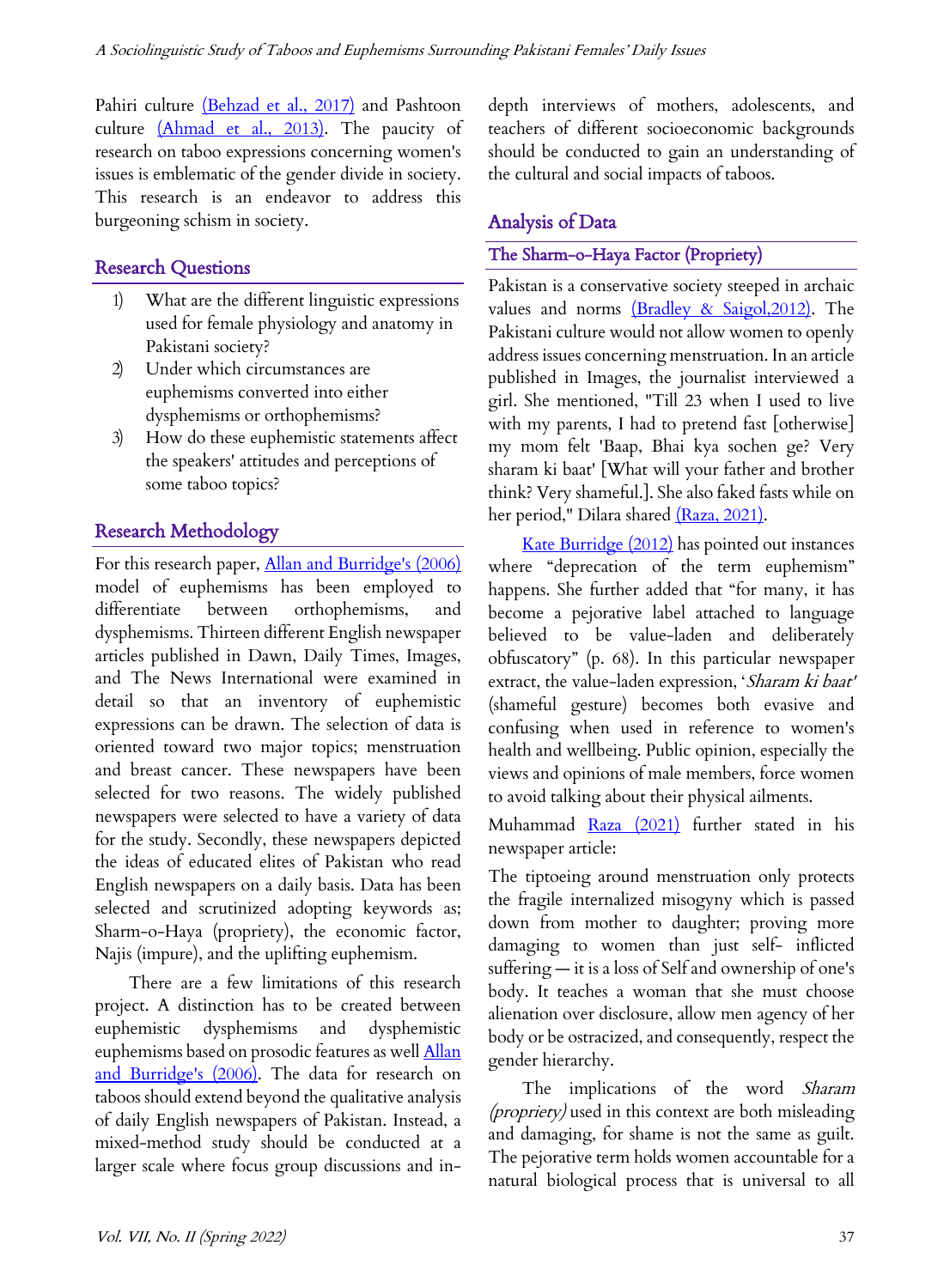womenfolk. Allan and Burridge's (2006) have regarded this as a phenomenon, "where the constraint on behaviour is imposed by someone or some physical or metaphysical force that the individual believes has authority or power over them– the law, the gods, the society in which one lives, even proprioception" (p. 9). Incidentally, the euphemism 'Sharam' for menstruation operates along the lines of dysphemism. A similar attitude is noticed when people talk about breast cancer. Instead of treating it as an illness, sociocultural stigmas stop all and sundry from talking about it. "There is resistance around the topic and we need to create awareness in both women and men to address [the issue], just like any other medical condition" (The national breast cancer, 2021). Incidentally, it is this resistance that has resulted in no or little discussion on this topic.

PMS (premenstrual syndrome) is a welldocumented phenomenon. According to National Health Service (NHS) in England, the most common symptoms of PMS include mood swings feeling upset, anxious or irritable tiredness, or trouble sleeping (2018). While euphemism is regarded as the use of polite and mild-sounding words to avoid hurting the sentiments of speakers and listeners, here in the following context PMS acts as a dysphemism. "Sure, they're okay with hurling the word PMS at women every time a woman acts in a way that's 'unacceptable' to them

— that is, demonstrating aggression, emotion, logic or any form of an opinion, really — but they're not okay with an open conversation about a little bleeding that basically guarantees the existence of the human race (Staff, 2016). PMS here becomes an "underhand to deceive and misrepresent" (Burridge, 2012, p.68) psychological state of women. It is a well- documented and well-researched fact that women undergo mental and psychological changes during the menstrual cycle. It is ironic that euphemism employed in this context deliberately deceives the readers, operating as dysphemism in this context. It denigrates and belittles the situation rather than uplifting and alleviating women. Consider the following newspaper article:

I was told not to mention periods or if 'caught' drinking or eating in Ramazan, to give a reason

apart from periods. But when my brothers asked, I told them it was because of menstruation. My mother thinks my brothers and I are besharam (shameless), but between us siblings, it's normalised," said Qurat. Fortunately, these stories are not few and far between; several women expressed that menstruation is not regarded with the typical 'haw Haye' in their homes (Raza, 2021).

In this specific incident, a unique household is described where both genders are comfortable in talking about menstruation. Islamic norms and values are followed here in this part of the world. The purdah is a mandatory outer garment that many females don to hide their faces from the gaze of men (especially those who are not part of their immediate circle). Unfortunately, this tendency to cloak women has greatly hampered discussion on important issues concerning their health and wellbeing. The idea that menstruation is an uncomfortable topic to discuss, a euphemism, is often used to explore the attitudes of people. Thus "Haw hayae" (Raza, 2021) becomes an alliterative expression. In fact, Kate Burridge (2012) labels it as a "form of distortion that renovates an offensive word" (76). Such phonological shift does more harm than favour for it is reducing a serious ailment to mere sounds only.

A thorough reading of newspapers revealed that little or no data is available on issues related to women's physiology. It was risky to do what we did as the men of the area are not keen on women learning about these things. I went to my village a week before the session to invite women and to arrange a location. Sometimes, it was easy to convince women, but at others, it was too hard. To make it acceptable for people, I told them that it was an awareness session for women's health; otherwise, it would be next to impossible for the women to attend (Masood, 2019).

This statement inadvertently draws attention to the problems that women may encounter while talking about taboo topics. A sensitization workshop meant for underprivileged women in the remote tribal area was met with resistance. As pointed out by the writer, the real task is to use linguistic strategies where discussion of taboo topics can be initiated, resulting in societal change.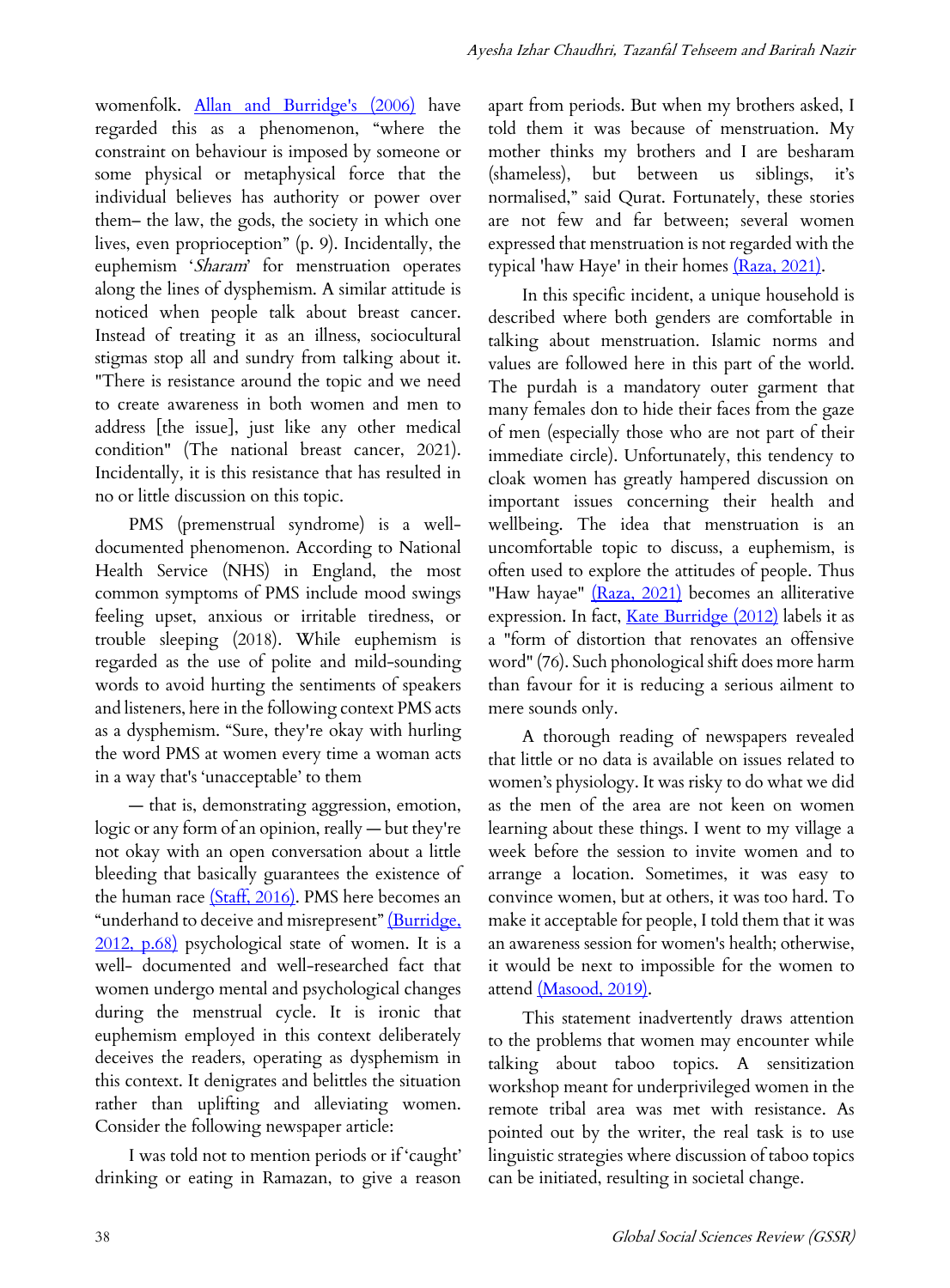In Pakistani society, it is common for girls to do pretend fast to maintain their face and appear good in front of their male counterparts during the holy month of Ramadan. Consequently, those who refuse to adhere to the strict laws as dictated by society are regarded as indecent or shameful beings. It is noteworthy that society is responsible for indoctrinating values such as what I did is something shameful, and shame tends to be rooted in the sense of Self. Like all systems of oppression, language has inadvertently become a tool that furthers a nefarious agenda. The societal attitudes towards women's health and wellbeing are reflected in the way these topics are being discussed in newspapers:

Asma has awful menstrual pains — like someone kicking with full force on her lower belly, she says. When she shares this, the response is that every girl has to bear these things, that she just needs to take some rest. And when her father or brother is around, she should be as usual as they should not know about that silly thing happening to her (Yasser, 2020).

The expression, 'silly thing' for menstrual pain is very loaded. It is a "linguistic disguise" (Burridge, 2012, p.68) meant to dissuade the reader/listener. It is unintentionally promoting a culture of systemic sexism. Someone is labeled silly only if they are dimwits and do not behave in a socially acceptable way. In this context, a young girl must learn to put up with extreme pain, for the male members of her family cannot accept her behaving in a 'silly way.' Menstruation is often labeled as a "women's open secret" (Shahid, 2020). Many of these general-forspecific euphemisms involve the sort of linguistic restraint that is usually described as an understatement. "A special type of understatement is litotes, where the affirmative is expressed in terms of the denial of its opposite" (Burridge, 2012, p.66). The open secret is also an oxymoron where two opposing ideas are juxtaposed together to have a dramatic impact on the reader.

This gives vent to another important discussion. Women often 'borrow' phrases and expressions from Western discourse to mitigate feelings of shame and embarrassment. Mashal Khan suffering from PCOS (Polycystic Ovary Syndrome) documented her pain and affliction in an article that was later published in Images on 10th December 2019. She said, "I would actually be relieved and not tell anyone because I thought it was easier to live without a Red Wedding taking place in my uterus" (Khan, 2019). Red wedding is a euphemistic expression that she has used for the menstrual cycle. She threw jibe and borrowed an expression from George R. R. Martin's famous novel, Game of Thrones, by making light of her situation. In a selfdeprecating way, she wanted to relay an important issue about her physical and mental wellbeing. It is important that we consider that this expression is perhaps more common among younger generation women. In fact, it seems as if the writer has used this phrase while talking to a close friend. Keith **Allan** and Burridge's (2006) had shed light on this important tendency when they stated,

The management of social status – of power and social distance relations – involves the management of face and consequently the management of language choice. Hence the style and variety of language that the speaker uses will depend on two things: 1) the role the speaker perceives the hearer-or-named to have adopted relative to the speaker in the current situation of utterance or, if need be, on some prior occasion; 2) the speaker's communicative purpose on this present occasion; in particular, whether s/he intends to be insulting or not (p.134).

The pop-culture slang speaks volumes for the precarious position Mashal Khan enjoys in Pakistani society. She is representative of youth who is well versed in the western lingo. Despite her enlightened mindset, she is part and parcel of a society that regards Sharam o haya (propriety) as a distinctive feature of a perfect woman. Therefore, while she is comfortable talking about women's health, she cannot directly state things in a matter-of-fact way. It seems people often use levity to defer an awkward and unfavorable situation. Adams and Newell (1994), in the preface to their collection of jokes said, "Jokes . . . are appalling. Almost without exception, they deal in bigotry, sexism, racism, ageism, and all the other politically incorrect isms. They clearly help People deal with their deep distaste for their own sexuality and their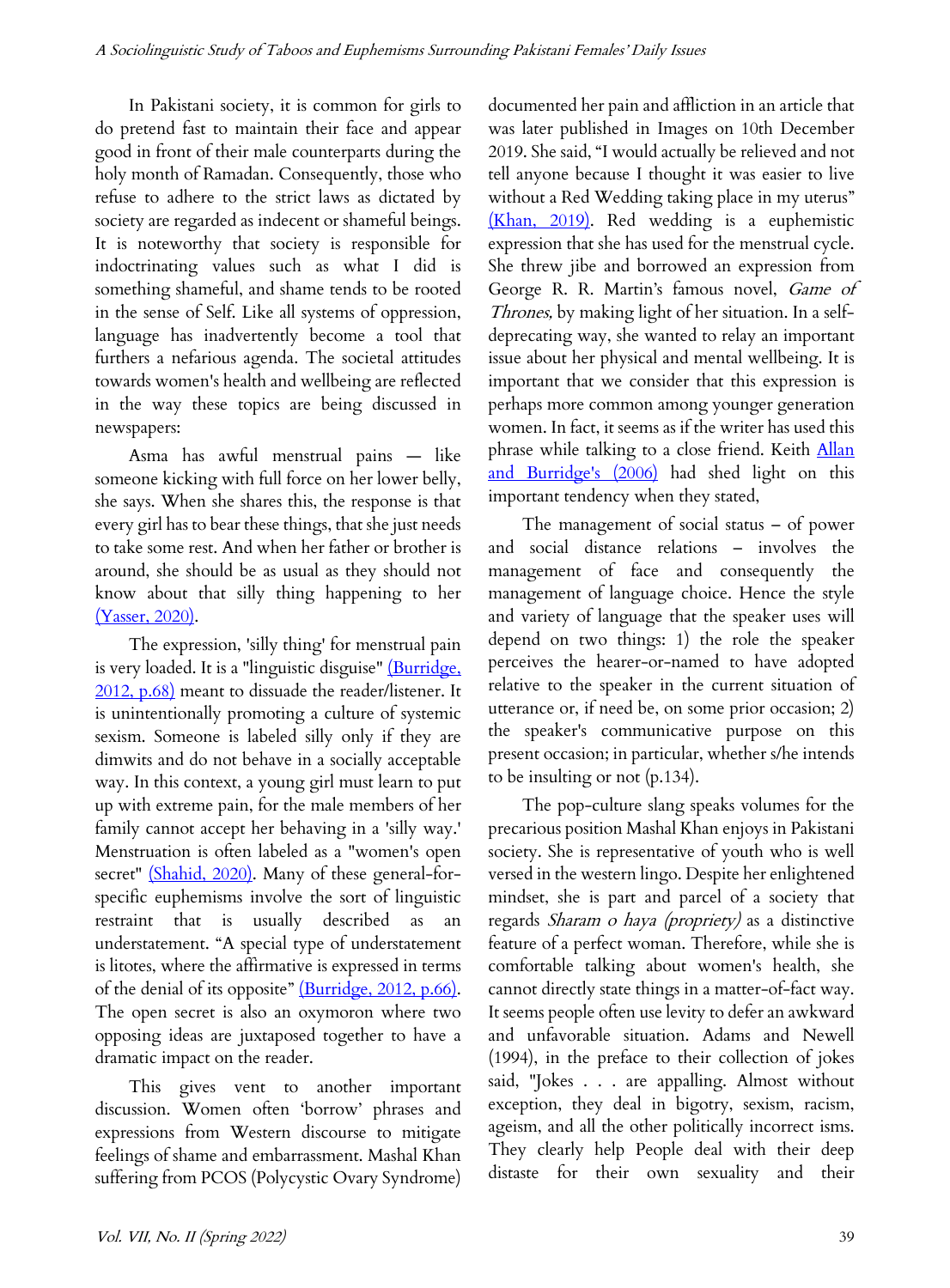excremental functions" (as cited in Burridge & Benczes, 2018, p.165). In the same vein, the use of the word 'haunting' for the menstrual cycle is reflective of a similar ideology. "Are you too sick of those aunties telling you what to do or what not to do during those 'haunting days' of the month? Cause same! High five" (Ali, 2020). Humour offers a safety net by contextualizing taboo topics and encouraging women to talk candidly about topics that are often frowned upon. In these two particular instances, the words used as lexical alternatives are not very commonly used. Both these expressions not only perform a mitigating function, but both convey messages without landing the speakers in any threatening or uncomfortable situation. Such wry sarcastic humour allows speakers "the thrill of transgression: it is liberating to defy prohibition by violating linguistic taboos. There is a psychological gain in letting off steam and expressing extreme emotion through cascading expletives and forbidden words (Allan and Burridge, 2006, p 253). Incidentally, the positive and forthcoming attitudes of both the women deem it as orthophemism.

Many expressions concerning taboo topics revolve around 'Sharam o haya'(propriety); there are other cultural constraints also which dictate a speaker's lexical choice. Within the close-knit Pakistani community, the prospect of marriage is another major issue that assails women folk. In this regard, the following observations were made about Breast Cancer in a newspaper article:

The social issues often kick in after diagnosis. We have been in touch with women who were diagnosed with advanced breast cancer and required immediate surgery, but their families were reluctant to get them treated. There are concerns that if word gets out about a mother having breast cancer, that might affect the marriage prospects of her daughters (National Breast Cancer Helpline, 2021).

The paucity of literature on the sociological and cultural impact of breast cancer in Pakistani women is a major reason no proper euphemism has been coined to address this concern. It is only in 2021 that a hotline was established to promote women to shed 'sharm-o- haya'(propriety) and seek medical help. However, a survey of the newspaper articles reveals that the abstinence of discussion on

breast cancer has not even given vent to a milder, softer alternative to dispense with this issue. Kate Burridge (2012) stated that often a taboo expression is a "distorted" (75) version of a harsher concept. "Shortening" of a long awkward phrase is a strategy that linguists often rely upon. Within the Pakistani context, "Pinktober" (Pinktober, 2021) is a neologism that was recently coined in October 2021 to initiate a discussion on this topic.

#### The Economic Factor

In a newspaper article published in a leading newspaper, the following incident was reported.

Shaan Taseer, on the other hand, equated access to pads with the illusion of problem-free menstruation. Taseer responded to the BNU protest with the claim that the English- speaking, university-going women of the Lahore bourgeois don't experience the oppression of any kind, so they have no reasons to complain (Staff, 2016).

Mr. Taseer inadvertently drew attention to a wide schism that aims to set women of rural background apart from the educated elites. He speaks on behalf of men who forget that "periodshaming cuts across class, how stains, bloating and cramps are not the sole domain of either the elite or the public at large" (Staff 2016). Manipulation of economic principles is another major deciding factor where a woman is too shy or timid to speak for herself. It is noteworthy here that omnipresent stigmatization of women's health especially related to the menstrual cycle, is prevalent in both classes of society. The deep-rooted misogyny which shuns women from speaking for the lesser privileged is apparent from the statement made here by Shaan Taseer. Karl Marx's emblematic yet profound remark that "the family relationship has been modified in the course of history by the property relationships" (Weikart 1994) particularly sheds light on how language surrounding the female reproductive system is guided by economic factors. The same applies to breast cancer, women often refuse to seek help for usually, they don't have the resources to prioritize their wellbeing and health over other members of society. It was reported in the newspaper article, that in order to get treated,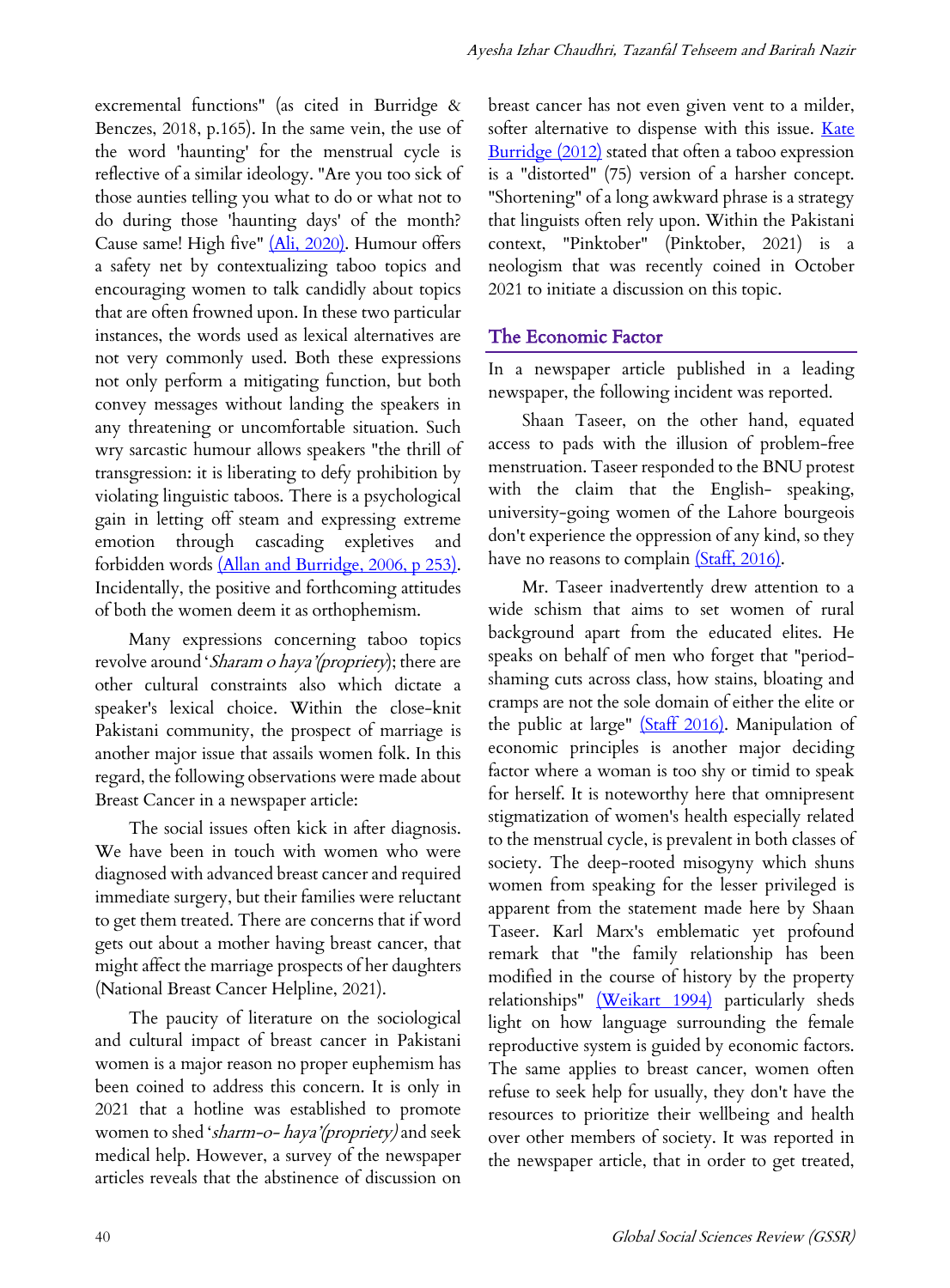the women have to travel to bigger cities and "the whole family might have to go with her - men may have to take time off work to accompany female relatives, which means the costs add up" (Mahmood,  $2019$  – a scenario that particularly affects poor women from rural backgrounds.

Period Poverty is another major factor that has a debilitating impact on the discussion on issues concerning menstruation. It is an umbrella term that could mean multiple things. It is not only the unavailability of sanitary products but lack of guidance and access to education about matters about one's sexuality. In the Pakistani context, this expression is tainted with many sociocultural implications because for a woman it is virtually impossible to visit a doctor on her own for, she needs parental supervision and approval. Dr. Khwaja Ali Shahid described period poverty in the Pakistani context when he described an encounter with a patient's father: He had a distinct facial feature and was adamant in influencing the historytaking and the required physical examination of his daughter being conducted by my female colleagues.Z. Khatoon was diagnosed with recurrent Urinary Tract Infection (UTI) because of improper hygiene maintenance during her menstrual cycle. However, she would not convey to her parents the counseling that she received from the doctors at the hospital at each visit, and so her problem persisted (Shahid, 2020).

Milder expressions find sustenance in place of taboos because they cover up the underlying problems or issues. Period Poverty in this context serves a similar purpose. While this phrase facilitates social bonding between all women folk as it underpins a shared identity, unfortunately, the unique position and stance of Pakistani women are not aptly conveyed in such a simple phrase. Incidentally, in specialized situations, it serves the purpose of jargon which many illiterate Pakistani women fail to fathom. Keith Allan and Kate Burridge (2006) have elaborated that jargon might facilitate "communication among in-groupers on the one hand, on the other, they erect communication barriers that keep out-groupers out. It is, of course, out-groupers who find jargon 'abounding in uncommon or unfamiliar words, and therefore 'unintelligible" (66). In the Pakistani context, period poverty often operates as a dysphemism.

## Najis (Impure)

In many cultures around the globe, menstruation is often regarded as dirty or impure, and sadly the stifling silence around such practices can have a damaging impact on the health of women (Walker, 2014). The research concerning the use and role of euphemisms regarding women folk in Pakistani society revealed that many times skewed interpretations of Islamic values dictate what lexical choices we make. In the chapter, "Religious and ideologically motivated taboos" published in The Oxford Handbook of Taboo Words and Language (2018), Keith Allan drew attention to an important aspect, "Religious taboos on the unclean govern constraints on what can be eaten and drunk, how to manage bodily effluvia, sexual behaviour, social outcasts, the sick, and the dead; they are primarily behavioral rather than linguistic" (240). He further added, "Indeed, most people using the euphemistic dysphemisms […] are unaware of using euphemism at all. Like euphemisms everywhere, these have become ritualized and conventional behaviour" (249). Incidentally, the association of unfavourable words while describing menstruation has also become a part of ritualized behaviour. People lack awareness and do not know how to convert that euphemistic dysphemism into a euphemism only. Pakistan is no exception in this regard. Khawar Mumtaz, an expert on women's issues, points out the social ostracization of menstruating women. "In very extreme cases, women are sometimes moved to a separate quarter, and not allowed to touch food or enter the kitchen. But this is not practical because usually in rural areas it is the women who have to cook. The more common mindset is that women are dirty during this time." She further added, "The drop-out rate of young girls is highest after class 5, this is when they begin to menstruate"  $(Ialil, 2018)$ . Being disbarred from acquiring education is a heavy price that young girls often have to pay when they first start menstruating. The gendered language has a great impact on the overall situation and consequently, a menstruating woman has deemed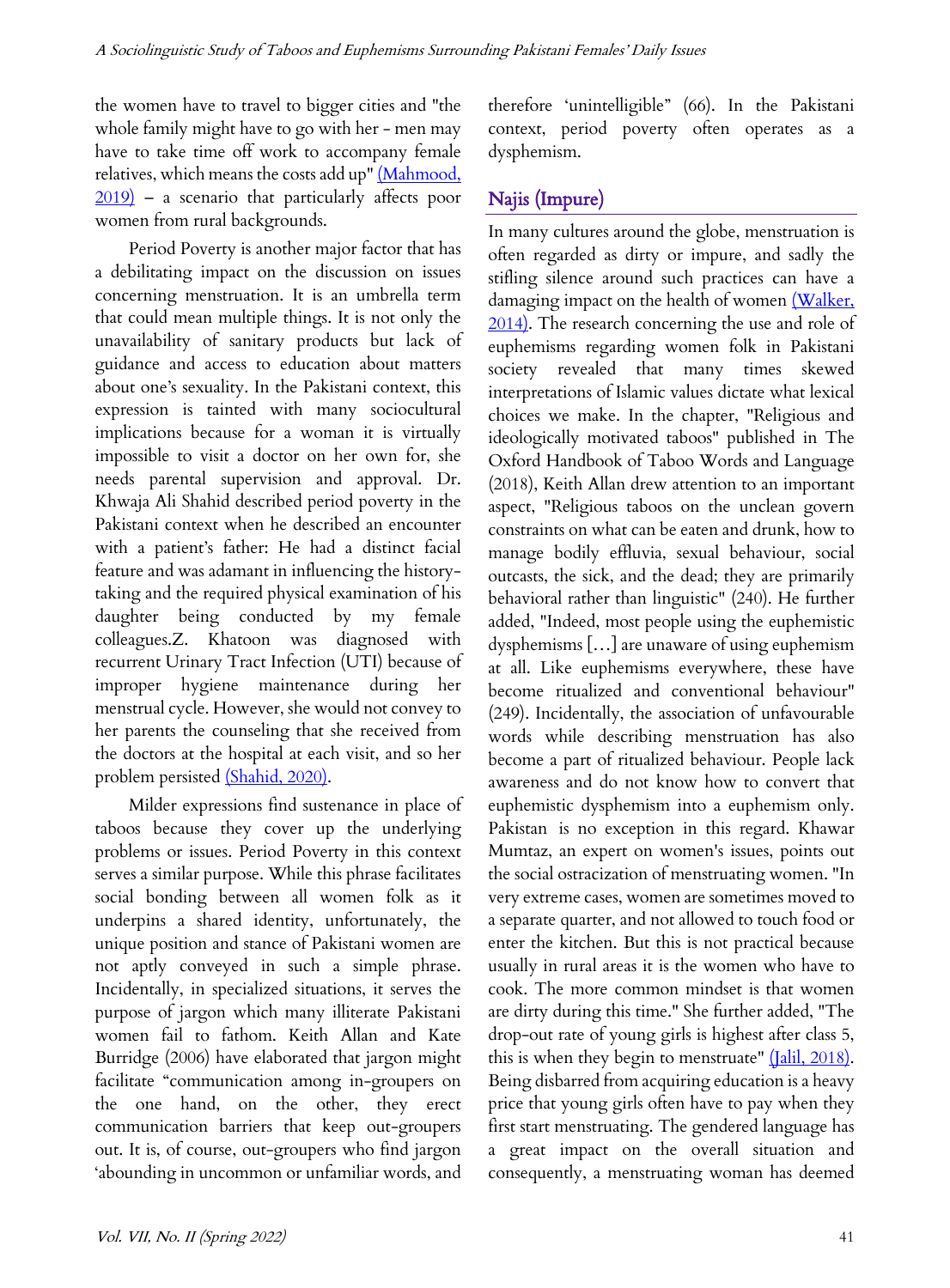an outcast who cannot mingle with others because she is unclean. The incorporation of the word clean and pure into the narrative has vastly to do with the misinterpretation of Islamic values and norms. Consequently, the repetitive use of such phrases allows negative connotations to reassert themselves at all times. In an article published in the leading daily newspaper Dawn, Munnazzah Raza shed light on an important phenomenon. She writes, "When a woman is menstruating in Ramazan she is exempt from participating in the rituals of the Islamic holy month, like praying and fasting, as the excretion of blood from the body is considered najis (impure)" (2021). The language used to describe menstruation shapes how denizens of Pakistan view them. Therefore, it is the need of the hour that the words one uses reiterate that it is not filth but menstruation is both normal and natural bodily function. Indeed, Islam attaches great importance to cleanliness. However, in this particular case, the teachings of Islam have been misinterpreted. While Islamic practices ordain that one must abstain from offering salaat when they have not done ablution, it never encourages society to ostracize or belittle women as impure or filthy for a specified number of days. Munnazzah Raza further elaborates that, "it is indicative of 'ritual impurity, such that a woman cannot perform some obligatory practices that Muslims have to follow, beyond which she can carry on with her daily life. This false notion lends support to other (archaic) social stigmas which cloak a woman in shame for normal bodily functions and make her feel guilt and indignity in periods" (Images, 2021).

# The Uplifting Euphemism

Taboos predominantly operate on the principle of prohibiting or forbidding members of society from engaging in a specified kind of behaviour by labeling it as 'improper' or 'unacceptable. The major impact of research in the domain of censoring the Taboo language is to ascertain that the speaker can, through the careful use of language, affect the opinions of others in a preferred direction while refraining from employing unsavory linguistic expressions. In this regard, Kate Burridge has highlighted an important role of euphemism. "It aims not to disguise or conceal unpleasant reality, but to help remove the stigma of negative social stereotypes by compelling its audience to go beyond the simple content of the message and challenge prejudices embodied in language" (2012). As discussed previously that in Pakistan many women-related issues are often discussed in a hushed manner. However recently, actions are being taken at a mass scale to rectify the status quo. Statistics prove that Pakistan has the highest ratio of breast cancer in Asia (Mahmood, 2019). In this regard, the government has initiated a mass drive and actions are being taken to ensure women uninhibitedly get themselves checked and examined without any fears and apprehensions. "The National Breast Cancer Helpline" was set up in 2021 with the aim to change our perception of what is normal, good, and bad. By introducing such words in our daily lives, we are encouraging people to accept them. As the erstwhile tabooed words 'breast', 'periods' and 'menses' become more familiar, they become more acceptable to those who initially found it disdainful to talk about them. Here the euphemism operates along the lines of orthophemism. Within the Pakistani Context, a detailed study of the newspapers revealed that often writers used an alliterative expression to generate positive feelings among readers. Consider following newspaper extract:

[The helpline should give] access to quality, anonymous and convenient care. [It should lead to] a safe space for women to call in and get information [that is] medically vetted and presented in a culturally sensitive way. It should [also] be run by an all-female team of nurses, doctors, mental health professionals, and pharmacists (Staff, 2021).

The focus on the words such as "safe place" for "culturally sensitive" females highlights how the linguistic choices can leave a positive impact on all and sundry. Here a taboo topic is addressed in a very non-specific and discreet way. Similarly consider the following excerpt from the article published in Daily Times, "In June, HER Pakistan went to Rehri Goth and met 35 amazing women. We talked about menstrual hygiene management and created a safe space for these women to speak openly about the challenges they face" (HER, 2018). The non-profit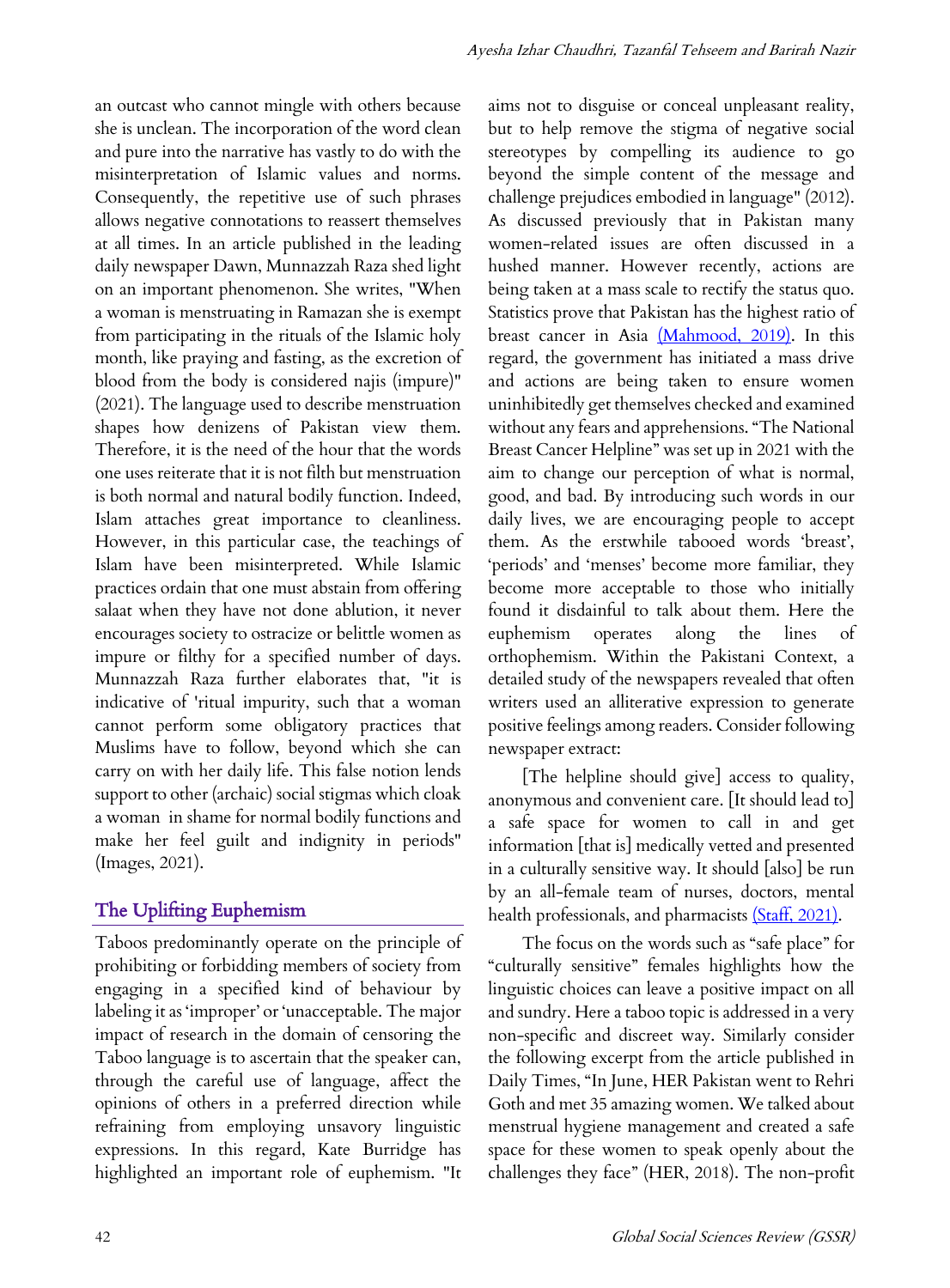organization was consumed with the idea that women must prioritize their health over everything else. The phrase 'safe space' enhances one's sense of security. Consequently, this would elicit willingness in the female gender to openly discuss matters about their health without feeling ill at ease. The pink ribbon is an international symbol of breast cancer awareness (Pinktober, 2021). By wearing a pink ribbon, one expresses solidarity with those who suffered because of breast cancer. The pink ribbon acts as a euphemism that draws awareness and reduces the stigma of breast cancer. All the uplifting euphemisms fall under the category of orthophemism, for these terms very directly and matter-of-factly, urge women to seek medical help without shame.

#### **Conclusion**

This paper not only investigates different kinds of linguistic taboos employed by people but the study is also pivotal in shedding light on the Pakistani culture, norms, and belief systems. A detailed study of the sample newspaper articles revealed that the euphemisms concerning feminine hygiene and health care often tend to operate along with the following major domains: the sharm-o-haya factor (propriety), the economic factor, najis (impure), and the uplifting euphemism. The study asserted that taboos not only mask offensiveness, they often connote various emotions, from anger and exasperation to macabre humour and aspiration. Euphemistic expressions used for female physiology fall into both categories of orthophemism and dysphemism interchangeably. In certain contexts, dysphemisms replaced euphemisms, while on other occasions, orthophemisms were used to give off positive feelings. Although this research paper highlighted scatological and body taboos' multiple facets and features, it is important to reiterate that languages construct identities. The research paper deftly explored how the use of euphemistic expressions varies among older and younger females. The older generation was invested in upholding propriety, while the younger lot spoke uninhibitedly and candidly. Similarly, the urbanrural divide also determined the linguistic choices of females. The detailed analysis of newspapers revealed that women from lesser privileged backgrounds chose to remain anonymous while talking to newspaper correspondents on the contrary the educated lot did not hesitate in sharing their names and biodatas. Often, the young educated girls employed references from pop culture to refer to female physiology. The independent and self-reliant females have taken it upon themselves to introduce inclusive terminology like HER (a non-governmental organization) to delineate the cause of females. The detailed analysis revealed that powerful and dominant groups perpetuate those value-laden expressions which further their agendas. In the same vein, stigmas around menstruation and breasts, are reflective of deep-rooted forms of misogyny and neglect. The matter concerning a discussion on taboo terms is not an exception in this regard. The paper also argued how dominating social discourses such as newspapers shape different taboo expressions.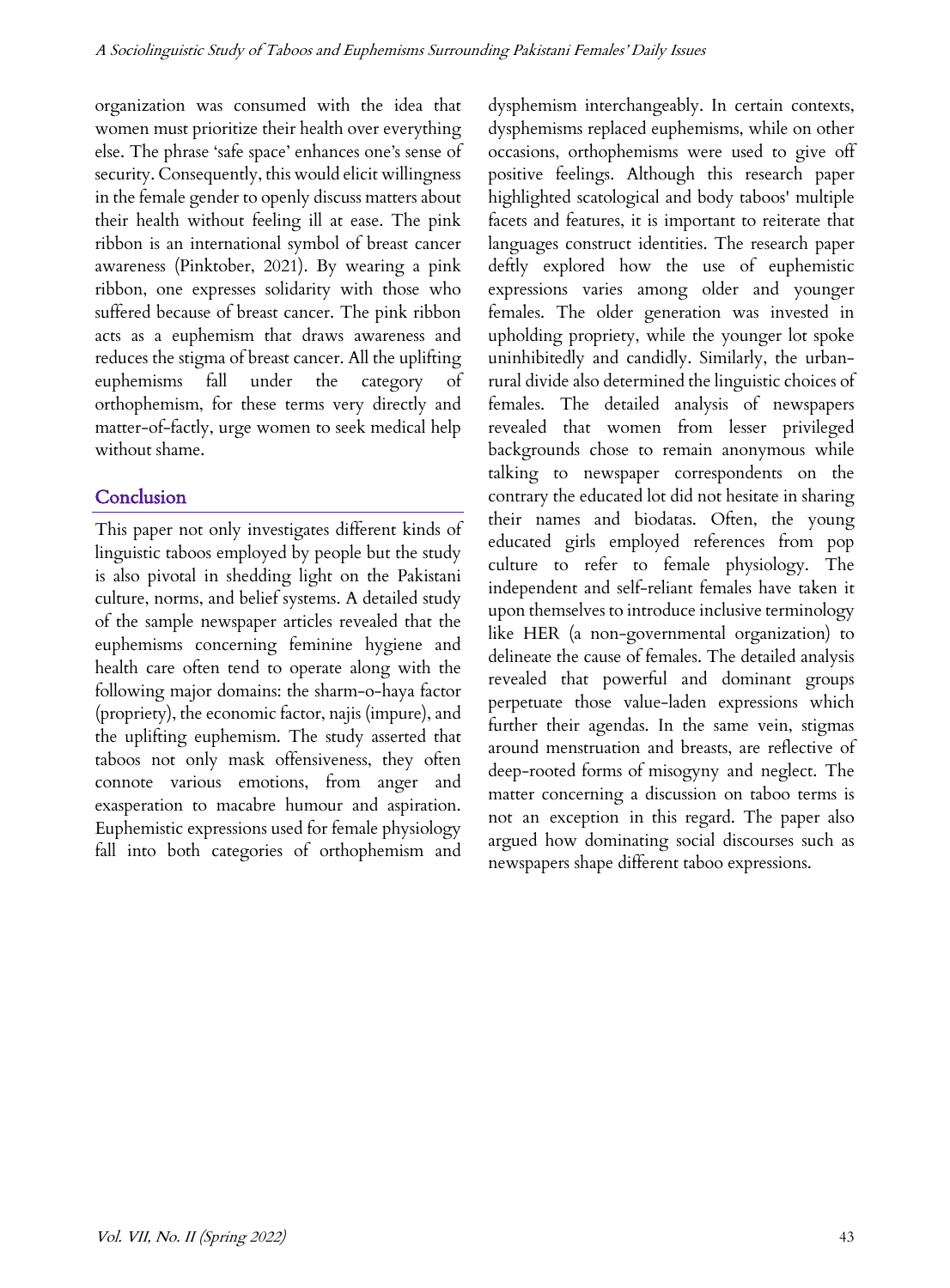# **References**

- Agha, N. (2016, January). Kinship in rural Pakistan: Consanguineous marriages and their implications for women. Women's Studies International Forum 54, 1- 10.
- Ahmad, K., Ghani, M., Alam, M., & Gul, T. (2013). A sociolinguistic study of the linguistic taboos in the Pashtoon society. International Researchers,  $2(1)$ , 36-41.
- Ali, N. (2020, March 7). This women's day, let's silence the myths of menstruation! Daily Times. https://dailytimes.com.pk/571709/this-

womens-day-lets-silence-the-myths-of-

- Allan, K. (2018). Religious and ideologically motivated taboos. In Allan, K.(ed). The Oxford handbook of taboo words and language,240-256.
- Allan, K., & Burridge, K. (2006). Forbidden words: Taboo and the censoring of language. Cambridge University Press menstruation/
- Asif, H. M., Sultana, S., Akhtar, N., Rehman, J. U., & Rehman, R. U. (2014). Prevalence, risk factors, and disease knowledge of breast cancer in Pakistan. Asian Pacific journal of cancer prevention, 15(11), 4411-4416.
- Baig, L. A., & Karim, S. A. (2006). Age at menopause, and knowledge of and attitudes to menopause, of women in Karachi, Pakistan. British Menopause Society Journal, 12(2) 71- 74.
- Behzad, A., Malik, W., & Azam, S. (2017). Linguistic Taboos in the Pahari Culture: A Sociolinguistic Analysis. ARIEL-An International Research Journal of English Language and Literature, 27.
- Bradley, T., & Saigol, R. (2012). Religious values and beliefs and education for women in Pakistan. Development in Practice, 22(5-6), 675-688.
- Britannica, T. Editors of Encyclopedia (2020, February 28). taboo. Encyclopedia Britannica. https://www.britannica.com/topic/taboosociology
- Burridge, K. & Benczes, R. (2018). Taboo as a driver of language change. In Allan, K.(ed). The Oxford handbook of taboo words and

language, 164-185. https://doi.org/10.1093/oxfordhb/978019880 8190.001.0001

- Burridge, K. (2012). Euphemism and Language Change: The Sixth and Seventh Ages. Lexis, 7. https://doi.org/10.4000/lexis.355.
- Ghosh, H.A. (2008). Dilemmas of Islamic and Secular Feminists and Feminisms. Journal of International Women's Studies, 9(3), 99-116. http://vc.bridgew.edu/jiws/vol9/iss3/7
- Jalil, X. (2018, February 20). These Pakistani startups are helping to break the period taboo. Images.

https://images.dawn.com/news/1179501

- Khalid, A. (2018). Human excreta: a resource or a taboo? Assessing the sociocultural barriers, acceptability, and reuse of human excreta as a resource in Kakul Village District Abbottabad, Northwestern Pakistan. Journal of Water, Sanitation and Hygiene for Development, 8(1), 71-80
- Khan, A., & Hussain, R. (2008). Violence against women in Pakistan: Perceptions and experiences of domestic violence. Asian Studies Review, 32(2), 239-253.
- Khan, M. (2019, December 10). My walkthrough polycystic ovary syndrome. Images. https://images.dawn.com/news/1183888
- Khan, N. A. (2018). Marketing a Taboo Product: Tackling the Consumer Mind-set in Pakistan. Asian Journal of Management Cases, 15(2), 147-160
- Khan, T., Kennedy, K. I., Kazi, A., & Steiner, M. (1989). A study of breastfeeding and the return of menses and pregnancy in Karachi, Pakistan. Contraception,  $40(3)$ , 365–376. https://doi.org/10.1016/0010- 7824(89)90099-1
- Khoja-Moolji, S. (2022). Patriarchy as an Assemblage: Qandeel Baloch, Male Domination and Feminist Publics in Pakistan. South Asia: Journal of South Asian Studies,  $45(1),$  1–18. https://doi.org/10.1080/00856401.2021.1969 138.
- Kiran, K. J., & Anmol, M. (2019). Sex health education: a cultural taboo in pakistan. I-